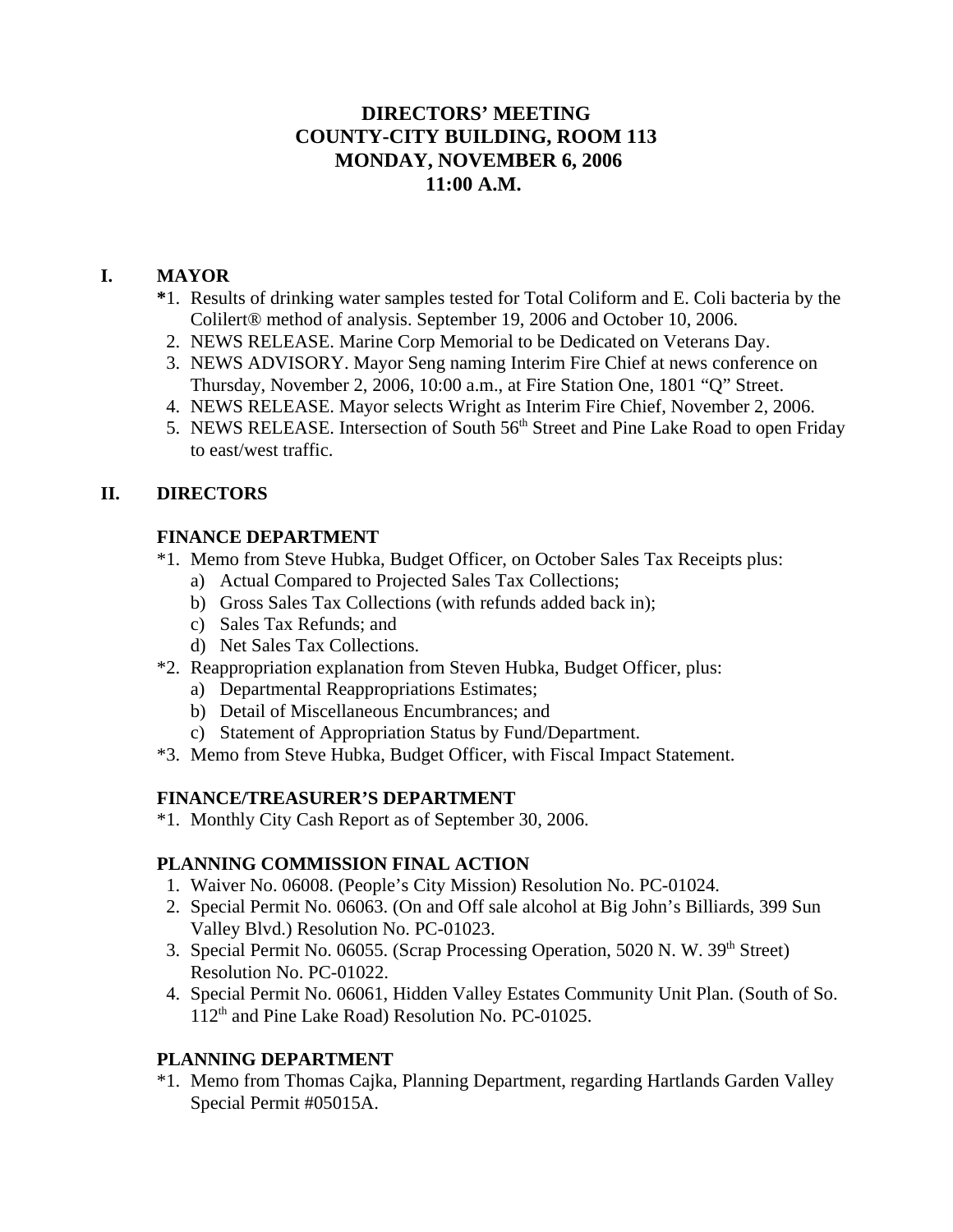- 2. Memorandum from Marvin Krout, Planning Director, to Dan Marvin, City Council, re: Tier 1 Area.
- 3. Memo from Marvin Krout, Planning Director, with 2030 Comprehensive Plan changes summarized.

## **PUBLIC WORKS AND UTILITIES/STARTRAN**

- \*1. StarTran Big Red Shuttle rides through the first five home games.
- 2. Email memos regarding monitoring the  $14<sup>th</sup>$  and Superior intersection for left turn signals.

## **URBAN DEVELOPMENT DEPARTMENT**

- \*1. Street and Alley Vacation No. 05008. Pine Lake Road from Westshore Drive to Eastshore Drive.
- \*2. Street and Alley Vacation No. 05007. Stockwell Street west of South 52nd Street.
- 3. Memo from Ron L. Cane, Program Monitor, re: Board of Equalization Assessment Resolutions - Downtown Business Improvement District (BID) special assessments with attachments**:**
	- a. Board Memo;
	- b. Core Overlay;
	- c. Downtown Business Improvement District; and
	- d. Maintenance.

## **III. CITY CLERK**

## **IV. COUNCIL REQUESTS/CORRESPONDENCE**

## **ANNETTE McROY**

<sup>\*1</sup>. Request to Carol Connor, Library Director - RE: Filters on computers (RFI#173 - 10/09/06) **- SEE RESPONSE FROM CAROL CONNOR, RECEIVED 10/24/06.**

## **V. MISCELLANEOUS**

## **In Favor of the Proposed Drag Strip, County Special Permit No. 06051**

- \*1. Reply to Joel Ludwig from Planning Department re: Proposed changes to text amendment #06051.
- \*2. Email from Joel Ludwig, planning for Lincoln's future.
- \*3. Reply to Joel Ludwig from Planning Department re: Planning for Lincoln's future.
- \*4. Email from Shannon McGovern re: Special permit # 06051.
- \*5. Reply to Shannon McGovern from Planning Department re: Special permit #06051.
- \*6. Email from Joel Ludwig, re: Similar locations.
- \*7. Reply to Joel Ludwig from Planning Department re: Similar locations.
- \*8. Email from Joel Ludwig, re: Change of Zone, #06065 and map.
- \*9. Reply to Joel Ludwig from Planning Department re: Change of Zone #06065.
- \*10. Email from Joel Ludwig, re: Comprehensive Plan review.
- \*11. Reply to Joel Ludwig, re: Comprehensive Plan review.
- \*12. Email from Shannon McGovern re: Drag strip information and photos of damage.